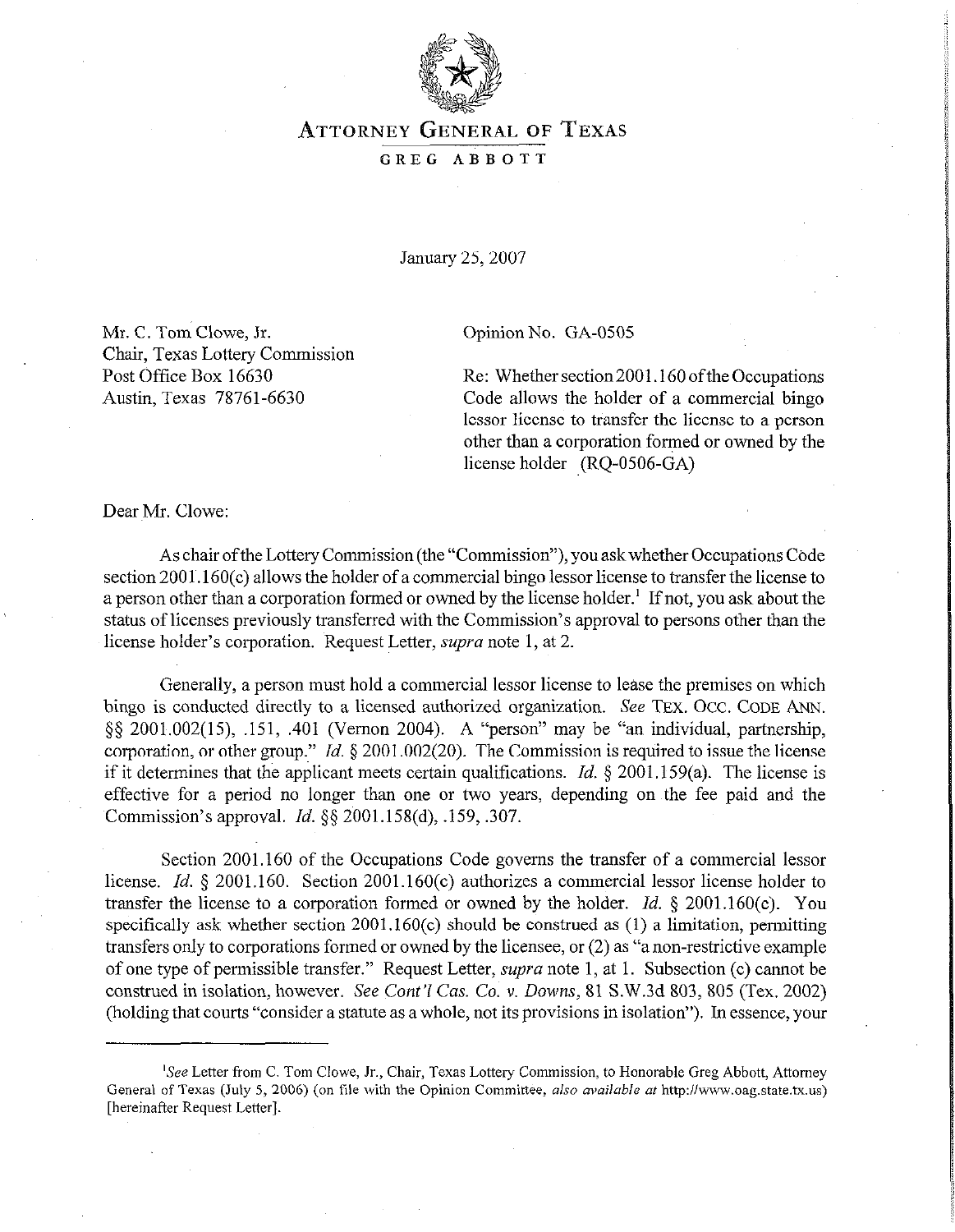question is whether section 2001.160, considered as a whole, allows a commercial bingo lessor license holder to transfer the license to individuals or business entities other than a corporation owned by the license holder.

Courts generally interpret an unambiguous statute according to its plain language. See City of San Antonio v. City of Boerne, 111 S.W.3d 22, 25 (Tex. 2003). Accordingly, we begin with the plain language of section 2001.160 of the Occupations Code, which provides:

> (a) A licensed commercial lessor may not transfer a commercial lessor license except as provided by this section.

> (b) A transfer of a commercial lessor license under this section may be made only with the prior approval of the commission. The commission shall approve the transfer under this section if the person to whom the license will be transferred otherwise meets the requirements of this section.

> (c) A licensed commercial lessor may transfer a license held by the license holder to a corporation formed by the license holder or from one corporation owned by the license holder to another corporation owned by the license holder.

> $(d)$ ... [I]f an individual who holds a commercial lessor license dies or becomes incapacitated as determined by a court of this state, the individual's license is part of the individual's estate and is subject to the applicable laws governing the disposition and control of the person's property.

> $(e)$ - $(g)$  [further provisions for transfer upon the death or disability of the license holder.]

TEX. OCC. CODE ANN. § 2001.160 (Vernon 2004). The meaning of these provisions, taken individually and as a whole, is clear. Subsection (a) prohibits transfers "except as provided by this section." *Id.* § 2001.160(a). Subsection (b) instructs that transfers under this section require prior Commission approval, but directs the Commission to approve a transfer to a person who meets the requirements of section 2001.160. *Id.* 5 2001.160(b). Subsection (c) authorizes the license holder to transfer the license to a corporation formed or owned by the holder. *Id. \$* 2001.160(c). Subsections (d) through (g) allow a license to transfer as a part of the holder's estate upon the holder's death or incapacity; subject to applicable laws governing distribution and control. *Id.*   $\S 2001.160(d)$ –(g). Taken as a whole, section 2001.160 limits permissible transfers to (1) transfers from the license holder to corporations formed or owned by the license holder, and (2) transfers upon the holder's death or incapacity.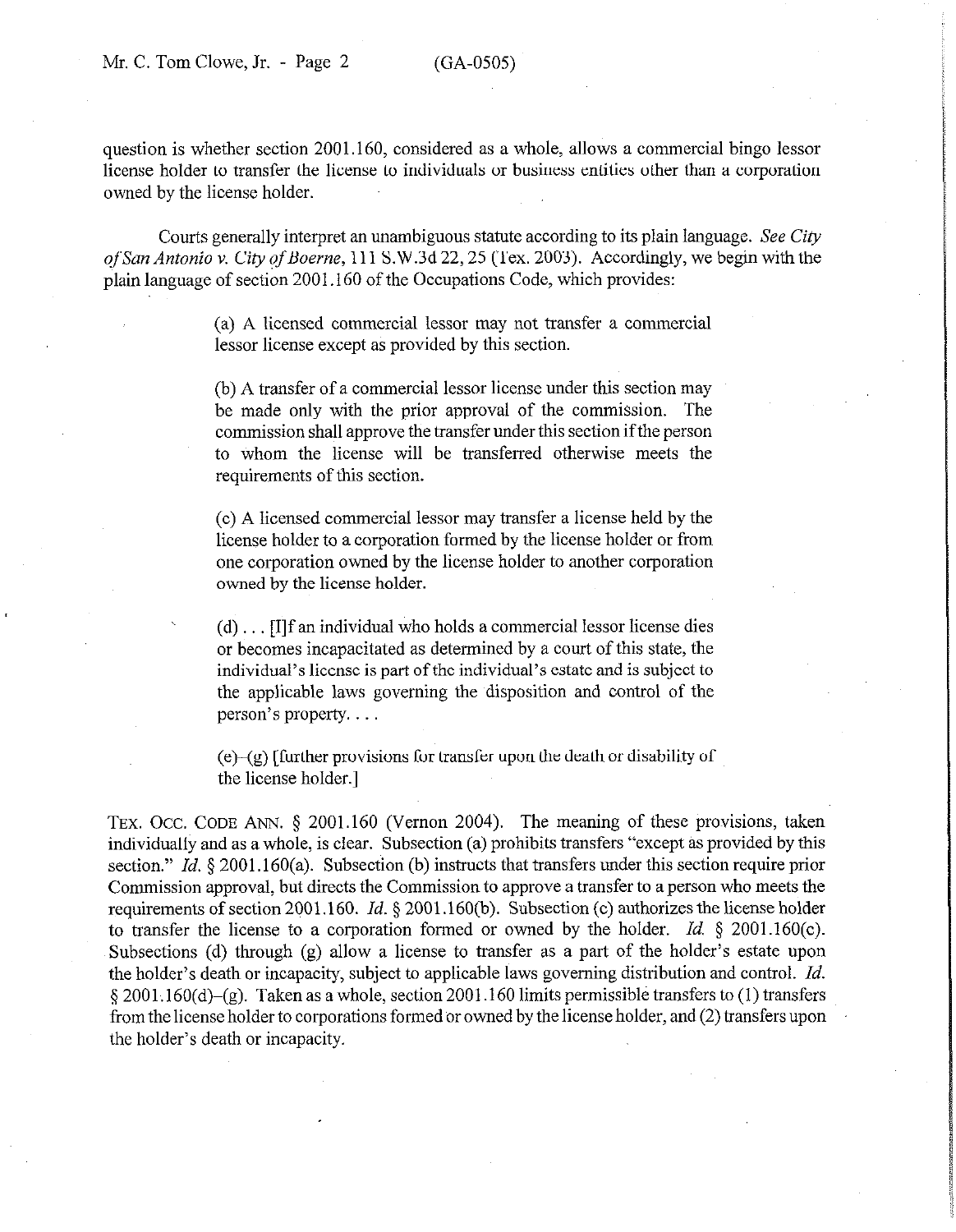You suggest that section 2001.160 should be construed to be consistent with the language of its pre-code predecessor, article 179d, section 13(i) of the Revised Civil Statutes. Request Letter, supra note 1, at  $1-2$ .<sup>2</sup> Prior to 1997, article 179d, section 13(j) of the Revised Civil Statutes authorized transfers only to corporations formed or owned by the licensee:

> A license may not be transferred by a licensee, except that a licensed commercial lessor may transfer a license held by the licensee to a corporation formed by the licensee or from one corporation owned by the licensee to another corporation owned by the licensee.<sup>3</sup>

You state that prior to 1997, the Commission did not approve transfers under article 179d other than to a corporation owned by the licensee. Request Letter, *supra* note 1, at 2.

In 1997, section 13(i) was amended to allow transfers in other circumstances:

A license may not be transferred by a licensee except as provided by this subsection.

> (1) A commercial license to lease bingo premises may be transferred to another person with the prior approval of the commission.

> (2) A licensed commercial lessor may transfer a license held by the licensee to a corporation formed by the licensee or from one corporation owned by the licensee to another corporation owned by the licensee.

> (3)-(5) [transfer provisions upon death or incapacity of the licenseholder.]

> $(6)$ ... A transfer of a license under this subsection requires the prior approval of the commission. The commission shall

 $3$ Act of May 29, 1995, 74th Leg., R.S., ch. 1057, § 3, art. 179d, sec. 13(j), 1995 Tex. Gen. Laws 5222, 5223.

<sup>&</sup>lt;sup>2</sup>See Bingo Enabling Act, 67th Leg., 1st C.S., ch. 11, § 13, art. 179d, sec. 13(g), 1981 Tex. Gen. Laws 85, 92-93, amended by Act of May 25, 1983, 68th Leg., R:S., ch. 575, § 10, art. 179d, sec. 13(j), 1983 Tex. Gen. Laws 3443, 3454, 3458, amended by Act of May 29, 1989, 71st Leg., R.S., ch. 238, § 8, 1989 Tex. Gen. Laws 1107, 1111-15, amended by Act of May 11, 1993, 73d Leg., R.S., ch 286, § 5, 1993 Tex. Gen. Laws 1325, 1326-27, amended by Act ofMay *29, 1995,74th* Leg., R.S., ch. 1057, *5 3, 1995* Tex. *Gen.* Laws 5222,5223, *amendedby* Act ofMay 3 1, 1997, 75th Leg., R.S., ch. 1009, § 4, 1997 Tex. Gen. Laws 3604, 3605-07, repealed by Act of May 13, 1999, 76th Leg., R.S., ch. 388,\$6(a), 1999 Tex. Gen. Laws 143 I, 2439.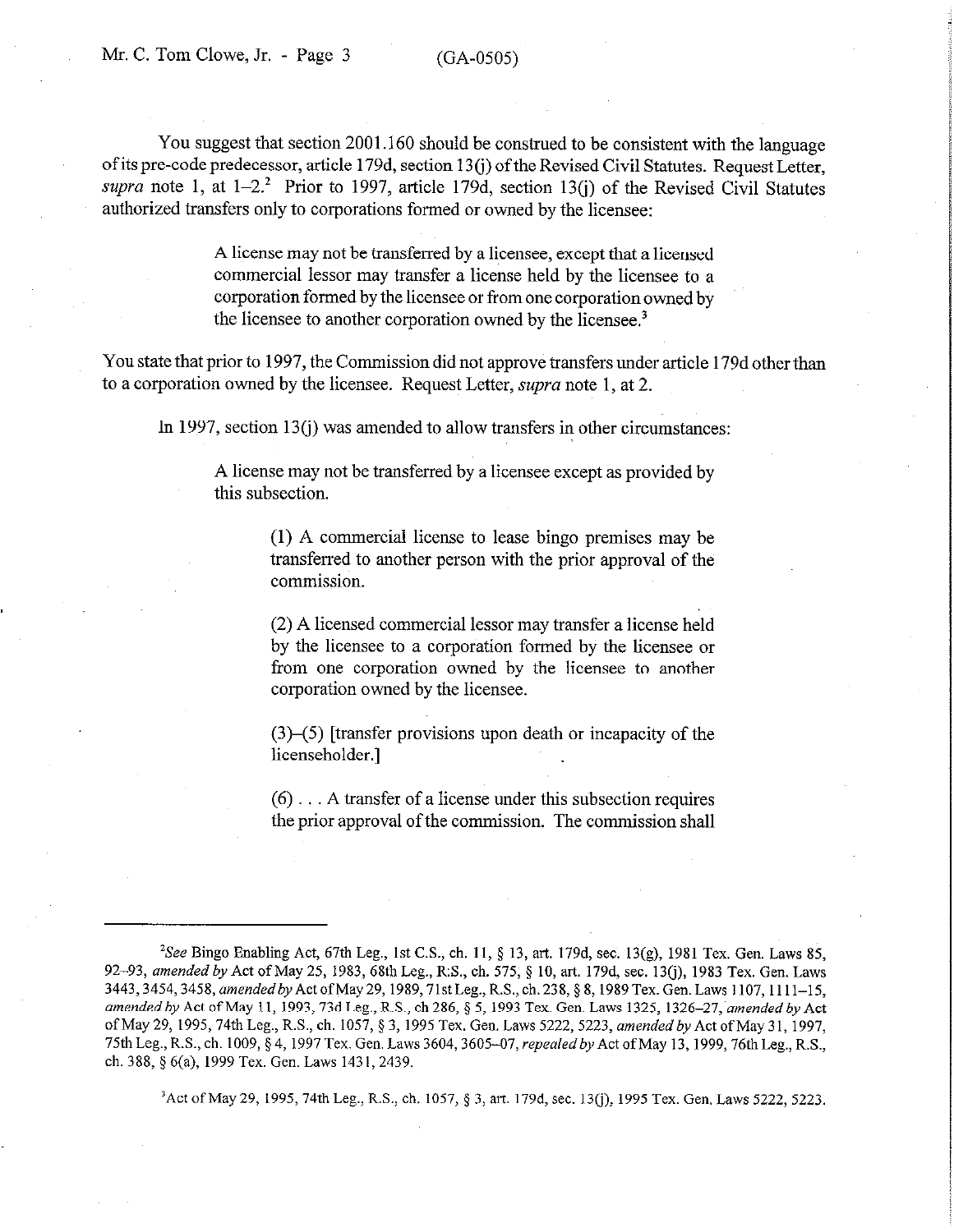approve the transfer if the person to whom the license will be transferred otherwise meets the requirements for the license.<sup>4</sup>

After the 1997 amendment, "the commission began approving transfers from any commercial lessor licensee to any person (individual, partnership, corporation, LLC, etc.) that qualified for the license." Request Letter, supra note 1, at 2.

With the adoption of the Occupations Code in 1999, article 179d, section 13(j) of the Revised Civil Statutes was repealed, and its provisions were revised and codified as section 2001.160 of the Code.<sup>5</sup> See TEX. OCC. CODE ANN. § 2001.160 (Vernon 2004). You inform us that, relying on "the express [legislative] intent that the recodification was nonsubstantive," the Commission has construed section 2001.160 of the Occupations Code to have the same meaning as the pre-codified statute and has continued to approve transfers of commercial lessor licenses to any qualified person (individual or business entity), notjust to a corporation owned by the license holder. Request Letter, supra note 1, at 2.

The act adopting the Occupations Code states that no substantive change in the law was intended.6 As you note, however, the Supreme Court of Texas has limited the effect that may be given to general statements that a codification is not intended to be substantive:

> [W]hen  $\dots$  specific provisions of a "nonsubstantive" codification and the code as a whole *are direct, unambiguous, and cannot be reconciled with* prior law, the codification rather than the prior, repealed statute must be given effect.  $\ldots$  The codifications enacted by the Legislature are the law of this State, not the prior, repealed law. When there is no room to interpret or construe the current law as embodying the old, we must give fall effect to the current law. General statements of the Legislature's intent cannot revive repealed statutes or override the clear meaning of a new, more specific statute.

*FlemingFoods of Tex., Inc. v. Rylander,* 6 S.W.3d 278,286 (Tex. 1999) (emphasis added) (citations ommitted); see also Request Letter, *supra* note 1, at 2.

Here, section 2001.160 directly and unambiguously prohibits all transfers other than (1) transfers to a corporation formed or owned by the license holder, and (2) transfers upon the license holder's death or incapacity. See TEX. OCC. CODE ANN. § 2001.160 (Vernon 2004). Section 200 1.160 does not contain any language that implies that the transfers the statute expressly provides

4 Act of May 31, 1997, 75th Leg., R.S., ch. 1009, § 4, art. 179d, sec. 13(j), 1997 Tex. Gen. Laws 3604, 3605.

<sup>5</sup> Act of May 13, 1999, 76th Leg., R.S., ch. 388, §§ 1, 6(a), 1999 Tex. Gen. Laws 1431, 2333–34, 2439–40.

*"See id. \$5* 1, sec. 1.001(a), 7, at 1436, 2440; see also TEX. GOV'T CODE ANN. 5 323.007 (Vemon 2005) (Statutory Revision Program).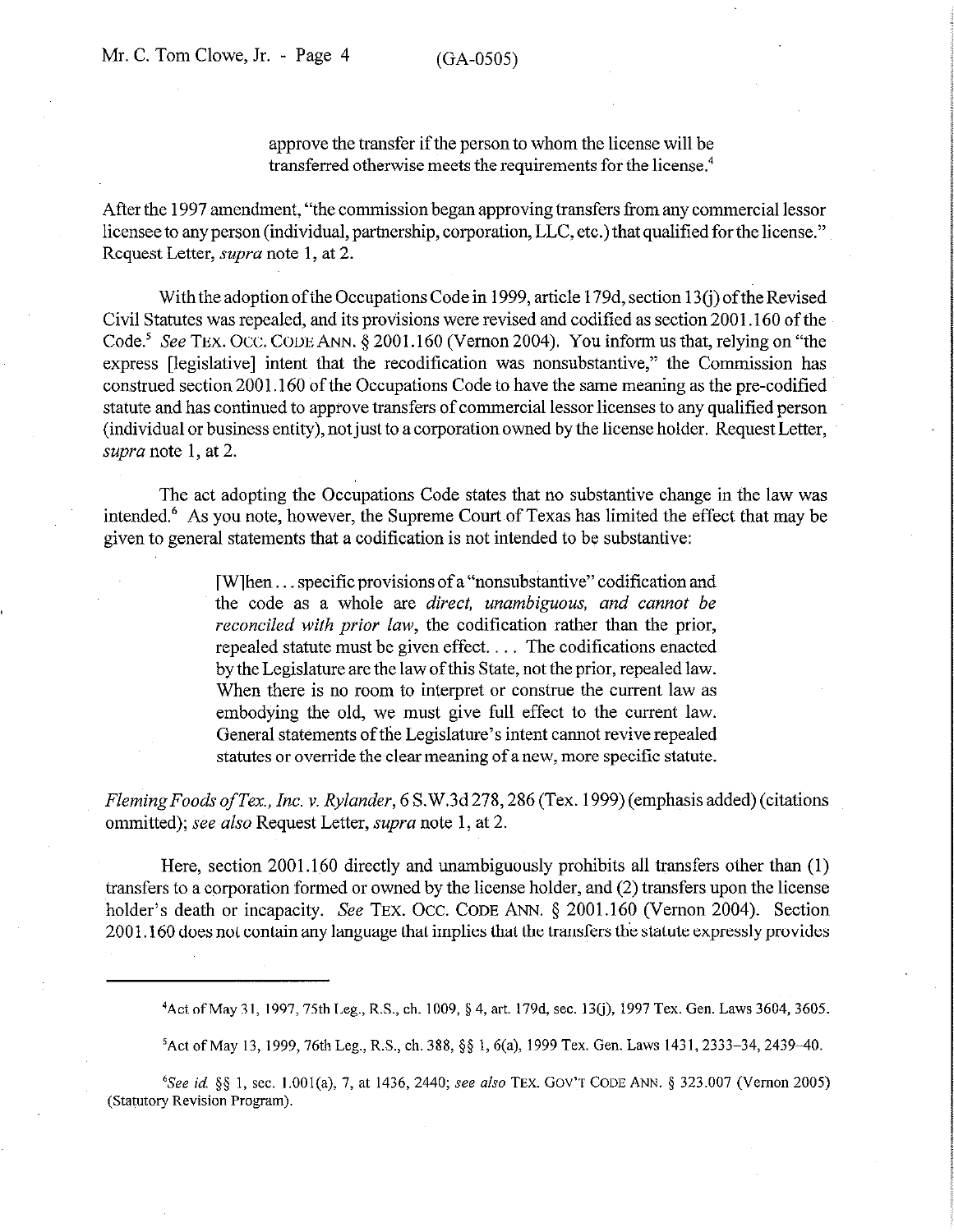for are merely examples of other authorized transfers. See, e.g., TEX. GOV'T CODE ANN. 5 3 12.011(19) (Vernon 2005) (providing that the words "includes" and "including" are "terms of enlargement and not of limitation or exclusive enumeration"). To the contrary, by expressly prohibiting transfers other than those provided by the section, section 2001.160(a) prevents a construction of subsection (c) as merely an exemplar of a permissible transfer. TEX. Occ. CODE ANN. § 2001.160(a), (c) (Vernon 2004). Because the intent expressed in section 2001.160(a) is clear from its plain language, we need not consider the import of other rules of construction, such as the doctrine that the statement of one thing implies the exclusion of others. See, e.g., Mid-Century Ins. *Co. of Tex. v. Kidd, 997* S.W.2d 265,273-74 (Tex. 1999) (descrtbmg doctrine of *expressio unius est exclusio alterius).* 

Section 2001.160's direct and unambiguous provision for transfers cannot be reconciled with the prior law. Former article 179d, section 13(j) of the Revised Civil Statutes permitted transfer of a commercial lessor license "to another person with the prior approval of the commission," which, as the Commission construed it, authorized a transfer to any person the Commission approved.7 When it was codified, this provision changed from a grant of authority to a prohibition against unapproved transfers. See TEX. OCC. CODE ANN. § 2001.160(b) (Vernon 2004). Further, article 13(i) previously required the Commission to approve a transfer if the transferee "otherwise meets the requirements for the *license*."<sup>8</sup> As codified, this provision was modified to require the Commission to approve a transfer if the transferee meets the requirements "of this *section*  [2001,160]." See *id.* (emphasis added). A person who is not authorized by the statute to receive a transferred license cannot meet the requirements of section 2001.160. And all of the requirements of section 2001.160 pertain to transfers described in subsections (c) and (d).

Because section 2001.160 of the Occupations Code cannot be reconciled with the prior law that allowed a license holder to transfer a license to "another person" with the Commission's approval, we must give section 2001.160 full effect according to its current language. See *Fleming Foods,* 6 S.W.3d at 286. We conclude that section 2001.160 of the Occupations Code does not authorize the holder of a commercial bingo lessor license to transfer the license to individuals or business entities other than a corporation formed or owned by the license holder.<sup>9</sup>

Because section 2001.160 limits commercial bingo lessor license transfers, we consider your question about the status of transfers that the Commission erroneously approved because of a mistake of law. Chapter 2001 is silent about licenses issued in error, and we have not located a judicial decision that addresses your precise question. Moreover, you have not informed us about the Commission's general procedure for authorizing a license transfer, nor have you described the circumstances of any particular transfer. We assume that the Commission's approval of a transfer

<sup>7</sup> Act of May 31, 1997, 75th Leg., R.S., ch. 1009, § 4, art. 179d, sec. 13(j)(1), 1997 Tex. Gen. Laws 3604, 3605.

*\*Id.* art. 179d, sec. 13(j)(6), at 3605 (emphasis added).

<sup>9</sup>This conclusion is consistent with Attorney General Opinion GA-0007, advising that section 2001.160 did not permit a commercial license holder to transfer the license to a limited partnership. See Tex. Att'y Gen. Op. No. GA-0007 *(2003)at* 1, 6-8.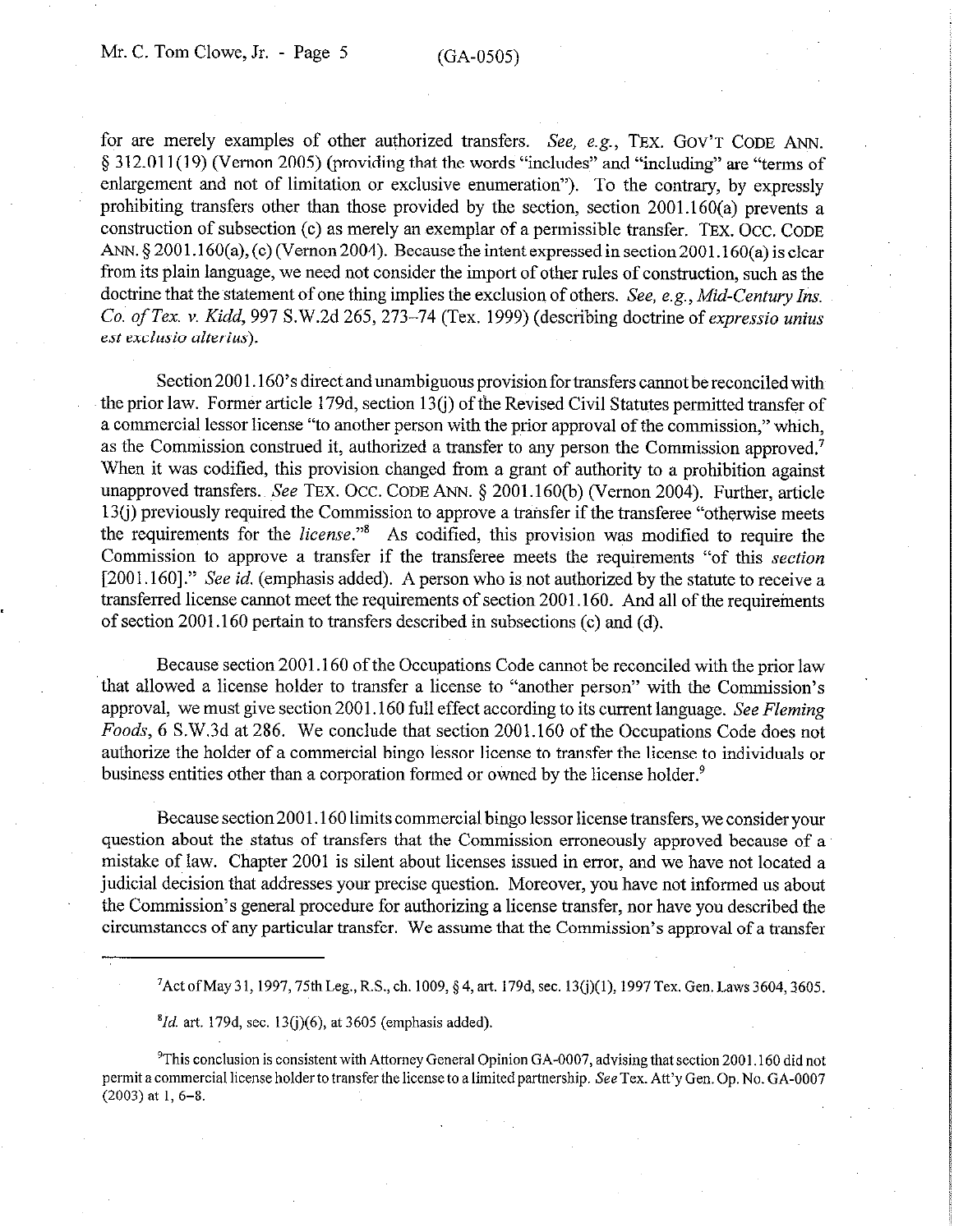is embodied in a Commission order. We further assume that in many cases an order transferring a license has been followed by subsequent orders granting a new license, an amended license, or a renewal. Based on the limited information provided and because of the potential for widely varying circumstances, we cannot definitively answer your question. However, there are broad principles that are pertinent to your inquiry.

First, some courts have held in the context of collateral attack that an agency's order may be void, but only for two reasons: "1) the order shows on its face that the agency exceeded its authority, or 2) a complainant shows that the order was procured by extrinsic fraud." *Chocolate Bayou Water Co. v. Tex. Natural Res. Conservation Comm'n,* 124 S.W.3d 844, 853 (Tex. App.—Austin 2003, pet. denied); *see also Lesikar v. Rappeport*, 33 S.W.3d 282, 316 (Tex. App.—Texarkana 2000, pet. denied). Thus, an order granting a license, an amended license, or a renewal that does not show a lack of Commission authority on its face and that was not procured by extrinsic fraud would not be void.

Second, an agency may not reopen an order that is administratively final except as authorized by statute or, in some cases, for changed factual circumstances. *See Young Trucking, Inc. v. R.R.*  Comm 'n of *Tex.*, 781 S.W.2d 719, 721 (Tex. App.—Austin 1989, no writ); S. Tex. *Indus. Servs., Inc.* v. Tex. *Dep't of Water Res.,* 573 S.W.2d 302,304 (Tex. Civ. App.-Austin 1978, writ ref d n. r. e.). An agency's reinterpretation of a statute, however, is not the kind of changed circumstances that warrants reopening an administratively final order. *See Al-Jazrawi v. Tex. Bd. of Land Surveying,* 719 S.W.2d 670, 672 (Tex. App.—Austin 1986, writ ref'd n. r. e.) (holding that a registering agency's new view of the law, applied to the same facts as before, may not serve as basis for setting aside the agency's prior final order).

And chapter 2001 gives the Commission only limited authority to reexamine an order granting a license. For instance, the Commission may suspend or revoke a license, after a hearing, for a failure to comply with chapter 2001 or a Commission rule, or for "a reason that would allow or require the commission to refuse to issue or renew a license of the same class." **TEX. OCC. CODE**  ANN. § 2001.353(2) (Vernon 2004). The Commission also may order a temporary suspension of a license, but only after notice and hearing. *Id.* 5s 2001.355-,356. And the Commission may amend a license "if the subject matter of the proposed license could properly have been included in the original license." *Id.* 5 2001.306(a). But because no provision in chapter 2001 suggests that the Commission has general authority to reopen a final order granting a license transfer, we conclude it does not have such authority. *Cf Denton County Elec. Coop., Inc. Y. Pub. Ufil. Comm'n of Tex.,*  818 S.W.2d 490, 492 (Tex. App—Texarkana 1991, writ denied) (holding that when a statute authorizes an agency to amend or revoke a certificate and prescribes the method for doing so, other powers to reexamine prior orders may not be implied). Of course, the Commission may revoke or refuse to renew the license of any holder, including a transferee, for violations of a statute or rule, or for not currently meeting the qualifications of a commercial lessor. See, e.g., **TEX. OCC. CODE**  ANN. §§ 2001.152 (eligibility), 2001.153 (restrictions on source of funds), 2001.154 (ineligible persons), 2001.353 (suspension or revocation for "a reason that would allow or require the commission to refuse to issue or renew a license of the same class") (Vernon 2004).